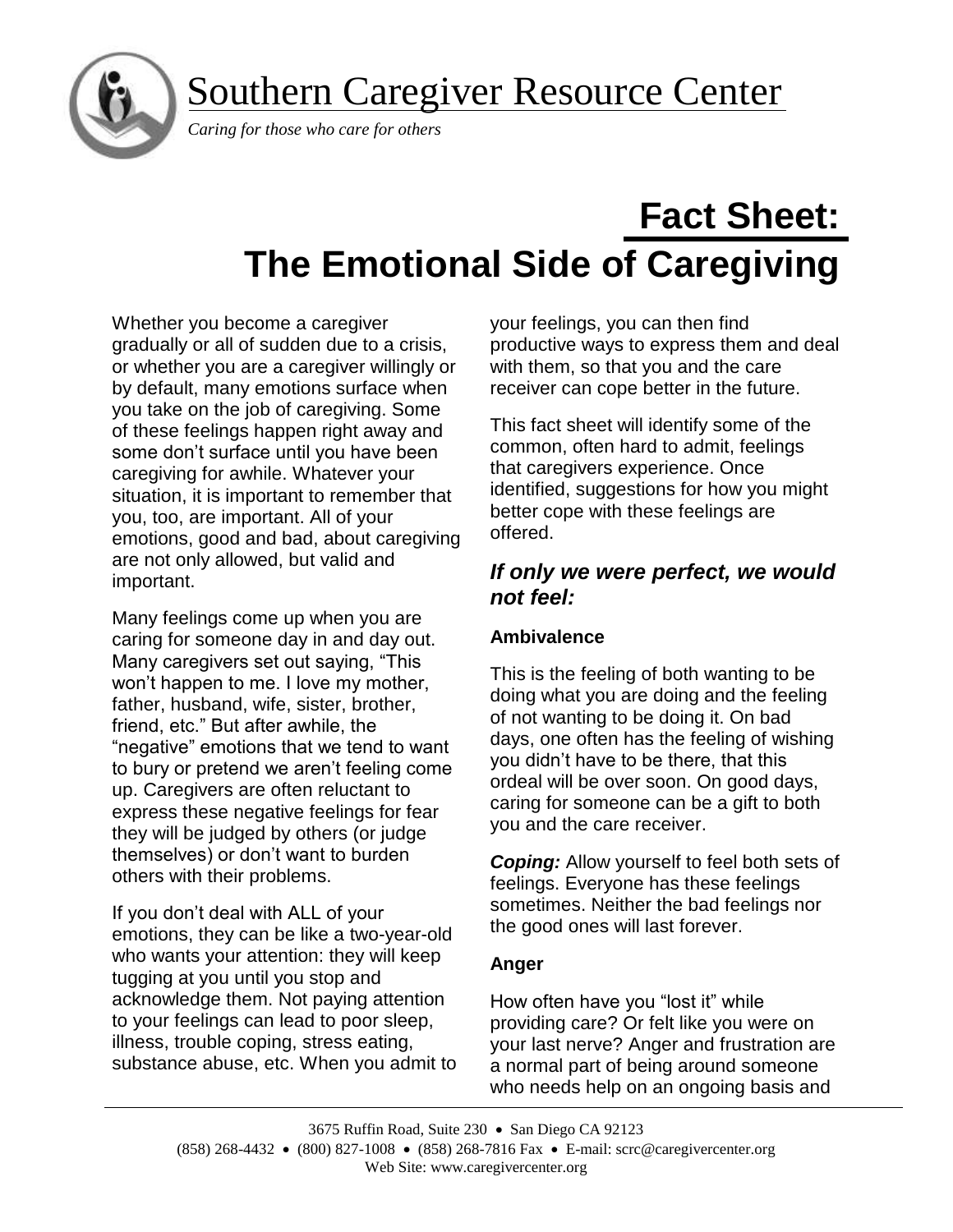who might not be accepting of help. Caring for someone with dementia, in particular, can be even harder, as the care receiver can be irrational and combative. It's not always possible to be in perfect control of your emotions. Anger "just comes out" sometimes.

*Coping:* Forgive yourself. Find constructive ways to express yourself, learn to walk away and give yourself a "time out." Identify supportive people you can talk to who will listen as you vent about the things that happened that day.

## **Anxiety**

Feeling like things are out of control and not knowing how to bring them back into control often produces feelings of anxiousness. Anxiety can emerge as a short fuse, the impulse to run away, not sleeping, heart palpitations or the urge to cry.

**Coping:** Pay attention to your anxiety—it is our body's early warning system that something isn't right. When you feel anxious: Stop. Breathe. Keep breathing. Pray. Meditate. Make some tea. Anything that will give you a break from what is happening in the moment.

## **Boredom**

It is easy to become bored when you are stuck at home taking care of someone else and not doing things that fulfill your own wants and needs. And by the end of the day, you are often too tired to pursue something of interest to you.

*Coping:* Respite can help. Getting a break from caregiving and having some time for yourself will not only increase your patience and resilience but will give you a chance to do something that is meaningful to you, whether it is

socializing, going for a walk or reading a good book.

#### **Crankiness, Irritability**

When tired and stressed, it is harder to stay in control of the things we say and feel. Feelings can go up and down very rapidly. We can lash out at the littlest thing because we have no reserve.

**Coping:** If you find yourself feeling cranky and irritable, you probably need a break. You also may need to get some rest, as we are in less control when tired. Often, we will turn to alcohol or our favorite junk food to reward ourselves when feeling this way. It's more beneficial to keep a journal or talk with a friend or professional to let off steam.

## **Depression/Sadness**

As a caregiver, you are at risk for depression. Sometimes this is feeling hopeless or helpless, the inability to sleep or trouble getting up and facing the day. And sometimes it makes you want to cry (See fact sheet, *Depression and Caregiving*.)

*Coping:* Depression is treatable and should be taken seriously. Professional help is available. Talk to your physician if you think you might be depressed, join a caregiver support group, find a counselor who understands caregiving and ask for help from friends and family. Exercise. Moving your body is a proven way to relieve some of the symptoms of depression.

## **Disgust**

Having to help toilet someone can be too intimate an experience for many caregivers. If the care receiver is incontinent of stool as well as urine, then changing an adult diaper can be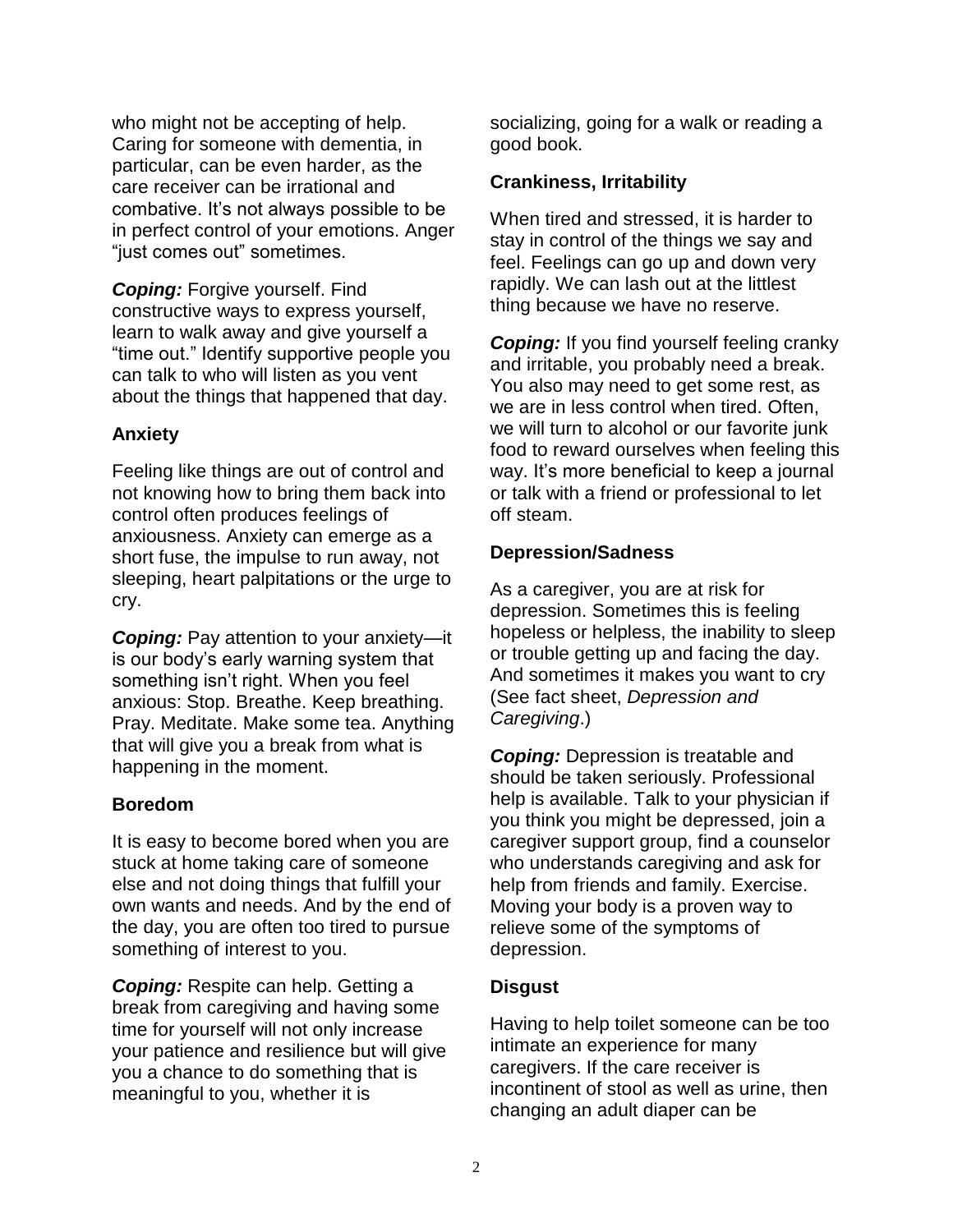nauseating and repulsive. Having to clean the private parts of someone, like a parent, can be unnerving and uncomfortable. Watching someone eat sloppily, not care for personal appearance, or having to clean up vomit can also cause feelings of disgust.

*Coping:* The hardest thing about accepting our revulsion to these things is that the care receiver is not in control of these behaviors. But sometimes we think they are doing it on purpose just to get us. Or we feel guilty because we think we should be accepting but we are not. Finding ways to minimize your need to do personal care is vital to weathering your caregiver journey, which could stretch on for years. Hire an attendant to do routine care or have someone from the family do these things who might cope better. Also, learn tricks to make tasks easier (e.g. during meal times consider using a spoon that is designed to be spill resistant.)

An occupational therapist can help you find this tool and other tools to make meal time easier and more enjoyable for both of you. It's important to know that when it comes to incontinence, you are not alone. Incontinence is one of the main reasons given for placing someone in a facility. There are resources to aid you in dealing with bathroom problems, like a Webinar entitled *Moving Beyond the Leakages: Practical Strategies to Manage Incontinence* or a segment from FCA's Caregiver College Video Series on their Video Channel. (Both of these resources are in the Caregiver Education section on their website.)

#### **Embarrassment**

Does your care receiver make impolite comments when you are out in public? Does he or she need to use the restroom right away and make a scene as you try

to find one? Does he or she refuse to bathe and now have body odor? It is easy for us to feel responsible for the behavior of someone else and feel like it is our fault when these things happen.

*Coping:* Some people create cards (similar to business cards) which read, "My loved one has dementia and can no longer control their behavior" which they hand out to those around them when they are having trouble, especially in restaurants. Some people just stop leaving the house because this is such a difficult problem to manage, it's easier to stay home. Others have friends, family members or an attendant accompany them when they go out to offer assistance, when needed.

#### **Fear**

What if something happens? Will I be able to cope? Will I feel guilty? Am I responsible for things that go wrong? Caregivers take on a huge amount of responsibility, not only for the day to day care of the care receiver, but also for all the other things that "might" happen while being a caregiver. Scaring ourselves about the "what ifs" can be paralyzing and keep us from enjoying the "what is."

*Coping:* It is important to have contingency plans. So, it might make sense to have a back up caregiver in mind in case something should happen to you, or to think about how you would handle predictable medical emergencies based on what disabilities your care receiver has. When you get scared, it is often helpful to talk to someone who knows your situation and can give you perspective and calm your fears.

#### **Frustration**

Frustration is part of many other feelings, such as ambivalence, anger and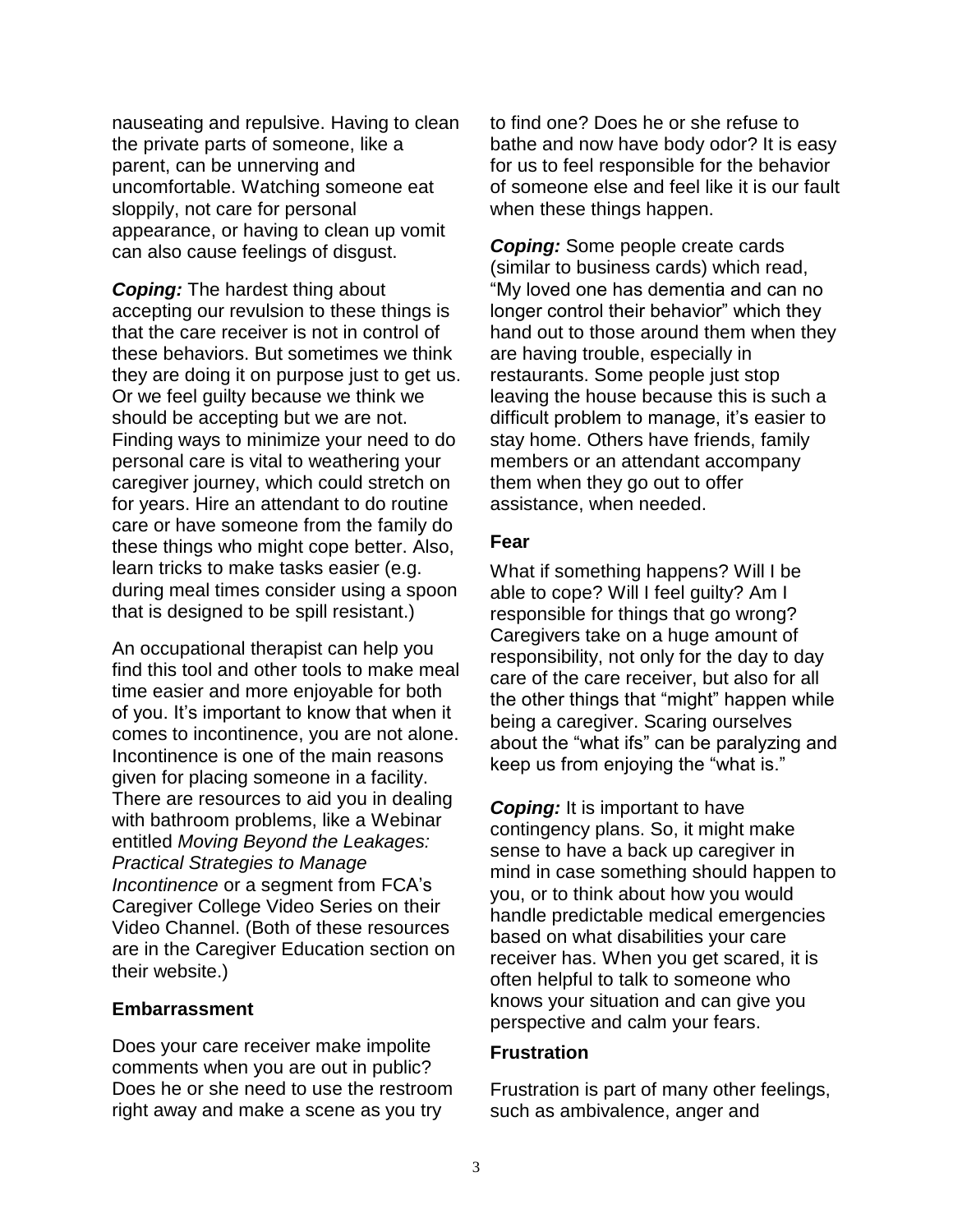impatience. Sometimes, as a caregiver, you feel that you can't do anything right or that things just don't go as planned no matter what you do or how hard you try. And if you are tired, you are more likely to get frustrated. Frustration may lead to stress eating, substance abuse, and a higher likelihood of losing your temper.

*Coping:* Acknowledge how frustrating caregiving can be. Join a support group to learn the tricks other caregivers have learned to make coping easier. Get breaks from caregiving so you have time for YOU and a chance to refresh your energy. Exercise. Sleep.

#### **Grief**

Watching the care receiver decline, not being able to do things that used to be easy and natural is sad. We also grieve for the care receiver, the person who used to be and our relationship with that person. We often need to grieve the loss we are experiencing on a daily basis or it will come out as something else.

*Coping:* Sometimes creating a ritual can be helpful. One caregiver would write on a piece of paper the things her husband could no longer do, then go to the ocean and throw the pieces in the water as a way of letting go. We tend to want to avoid the sadness that comes with grief, but allowing ourselves to feel (it) promotes healing (See fact sheet, *Grief and Loss*.)

#### **Guilt**

Guilt is the feeling we have when we do something wrong. Guilt in caring for care receivers comes in many forms. There is guilt over not having done enough to have prevented them from getting sick in the first place. There is guilt over feeling like you want this to end. Or guilt over having

been impatient with your care receiver too much. There is guilt over not loving or even liking the care receiver at times. There is guilt over not doing enough for the care receiver or not doing a good enough job as a caregiver. And if the care receiver falls or something else happens, there is guilt about it being your fault that it happened. And sometimes caregivers feel guilty about thinking of their own needs and see themselves as selfish, especially if they should do something like go to a movie or out to lunch with a friend.

**Coping:** You need permission to forgive yourself. You can't be perfect 24/7. It's impossible to be in perfect control of how you feel at all times. We all carry around a lot of "shoulds," such as "No one will do as good of a job as I do, so I have to be here all the time." Or "If I leave and something happens, I will never forgive myself." Consider changing guilt into regret, "I'm in a difficult situation and I have to make difficult decisions sometimes." "I regret that I am human and get impatient sometimes." "I am doing the best I can even though things go wrong from time to time and I regret that I am not perfect."

#### **Impatience**

How difficult is it to get your care receiver up in the morning? How about up, dressed, given breakfast and to their doctor's appointment all before 10am? And you have other things to accomplish that day. All this and the care receiver is acting unhelpful and moving slowly. Perhaps the care receiver refuses to use his walker even though he has fallen many times and the doctor and physical therapist emphasized he always needs to use it. It is understandable that you would get impatient at times.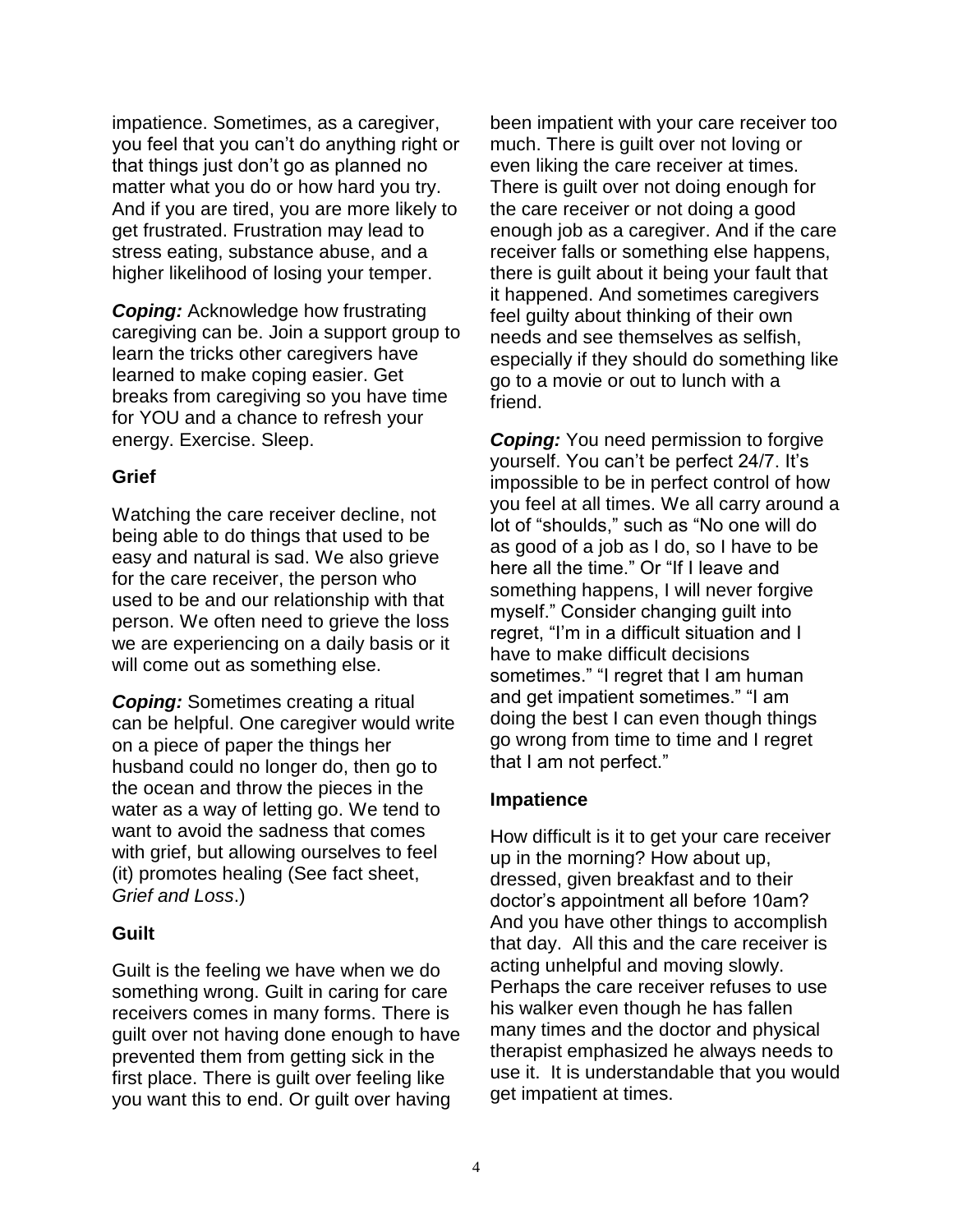*Coping:* Forgive yourself. When tired, frustrated and trying to keep things under control, it's natural to want to speed up and have compliance from the care receiver to keep them safe and healthy. So, first, slow down. Leave a lot of time to accomplish tasks. Leave a LOT of time. Control the environment as much as you can but know you can't always prevent your father from taking off without his walker. Create a list of the things you are in control of and are not. Understand what you can and cannot control.

#### **Jealousy**

Do you sometimes feel jealous of your friends who are able to go out and do things that you can no longer do, because of your caregiving responsibilities? Are you jealous of your siblings who are not doing their share to help? Do you feel jealous of a friend whose parent died quickly and easily while you take care of a parent who has had dementia for many years? Are we jealous of someone who got a big inheritance since we are struggling to pay bills and to be a good caregiver? We often don't admit to this feeling, because we have always been told not to be jealous. But that doesn't mean that we don't, in fact, feel jealous from time to time, of those who have it easier or better than us.

**Coping:** It's okay to admit to being jealous. Because things are not fair, we often have flashes of resentment and envy at other people's good fortune compared to our own. Jealousy is a problem when we wallow in it and prevent ourselves from enjoying the things we DO have. Focus on what you do have, whatever they may be and find a place in your heart for gratitude.

#### **Lack of Appreciation**

Most of us do not want to be dependent on someone else. Learning to accept help is hard. So, the care receiver is often pushing away our attempts to be helpful and caring. If someone has dementia, this problem is often much worse. And we get our feelings hurt because the care receiver does not thank us or even see how much we are giving up in order to care for them.

*Coping:* Sometimes we have to give ourselves our own pat on the back. Writing in a journal about the things you do each day might help you to appreciate how much you give and how much you do. Having a support group or a group of friends/family to cheer you on is important, and both comforting and necessary to remain resilient through your caregiving journey.

#### **Loneliness**

The longer you are a caregiver, the more isolated you become. With no one to talk to day in and day out except the care receiver, it is easy to lose a sense of yourself. Friends stop calling since we are no longer available, and we hesitate to call them because we know "they don't want to hear about it any more" or "I have nothing to talk about because my life is all about caregiving."

**Coping:** Find ways to get out of the house and involved in something other than caregiving. Learn about resources from your local Area Agency on Aging about respite programs or day care programs that will allow you to get a much needed and well-deserved break. No one can do this job alone. Look at your wider circle of support—faith community, neighbors, friends, distant relatives, etc.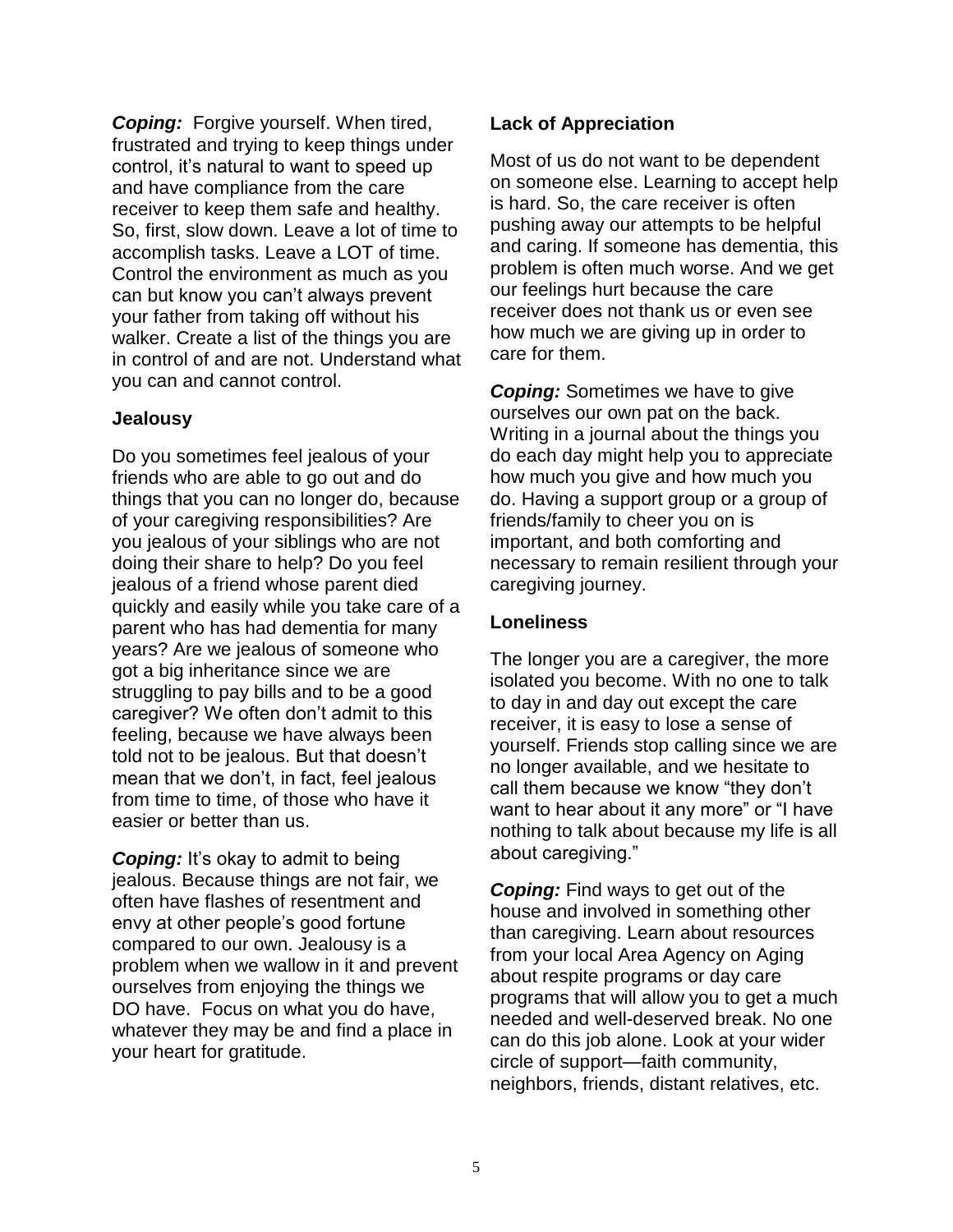to see where you might get some nurturing for you.

#### **Loss**

Caregivers experience many losses, some of which have already been mentioned: loss of control, loss of independence, loss of income, loss of your best friend, loss of the future, loss of a sense of yourself. Loss leads to grief and depression.

**Coping:** Identifying your losses can help you to cope with them. For each of us, the losses will be different. When you know what you are feeling, you will be able to look at the loss and think about what might work for you to help you deal with it, see fact sheet, *Caregiving and Ambiguous Loss*.

#### **Resentment**

When put in a situation not of our choosing, it's not uncommon to feel negative and resentful. Perhaps, you have siblings who are not helping provide care or maybe you are an only child, became the caregiver by default, and feel you have very little desire or support to offer care. Little things easily become big things when we feel unappreciated and unacknowledged. And feeling like you have to do it all, and do it all by yourself, is a guaranteed way to feel resentment.

*Coping:* Family situations and dynamics can be a real challenge. Having help from family may make your situation easier, but sometimes family tensions make it even harder to get help (See fact sheet, *Caregiving with Your Siblings*) the more help and support you accept, the easier it will be to let go of feeling burdened and resentful of those who are not doing their share. If family tensions are getting in the way, it could also help you to refer to the

fact sheet, *Holding a Family Meeting*. If you can't get help from the people you think should be offering it, then you need to broaden your circle of people to include those who can and will help. It is easy to forget about the good things that have happened or are happening when we only focus on the negative.

#### **Tiredness**

As a caregiver, how often do you get the full eight hours of sleep they always say you need? Sleep is often postponed while you grab a few minutes of alone time after the care receiver goes to bed. Sleep is often disturbed because the care receiver gets up at night and needs help going to the bathroom or being re-directed back to bed. Sleep is often disturbed because you can't fall asleep or stay asleep because you are worrying about all the stressors that come with being a caregiver.

*Coping:* Sleep has to be put on the priority list. Lack of sleep leads to obesity, illness, crankiness, impatience, inefficiency in accomplishing tasks, and a state of mental fogginess among other issues. If you are having trouble falling asleep or staying asleep not related to direct caregiving, talk to your physician. If you are having trouble sleeping due to caregiving problems, talk to the care receiver's physician. There are ways to help both of you to get the rest you need. As a caregiver, you do amazing work caring for others in need. But as a caregiver, you also need to think about yourself. (See fact sheet, *Taking Care of YOU: Self Care for Family Caregivers*, and also the fact sheet, *Caregiver Health*. Just pushing through each day will eventually wear you out and cause you to burn out. Emotional issues can weigh you down and impact not only your ability to cope and provide care, but they can also